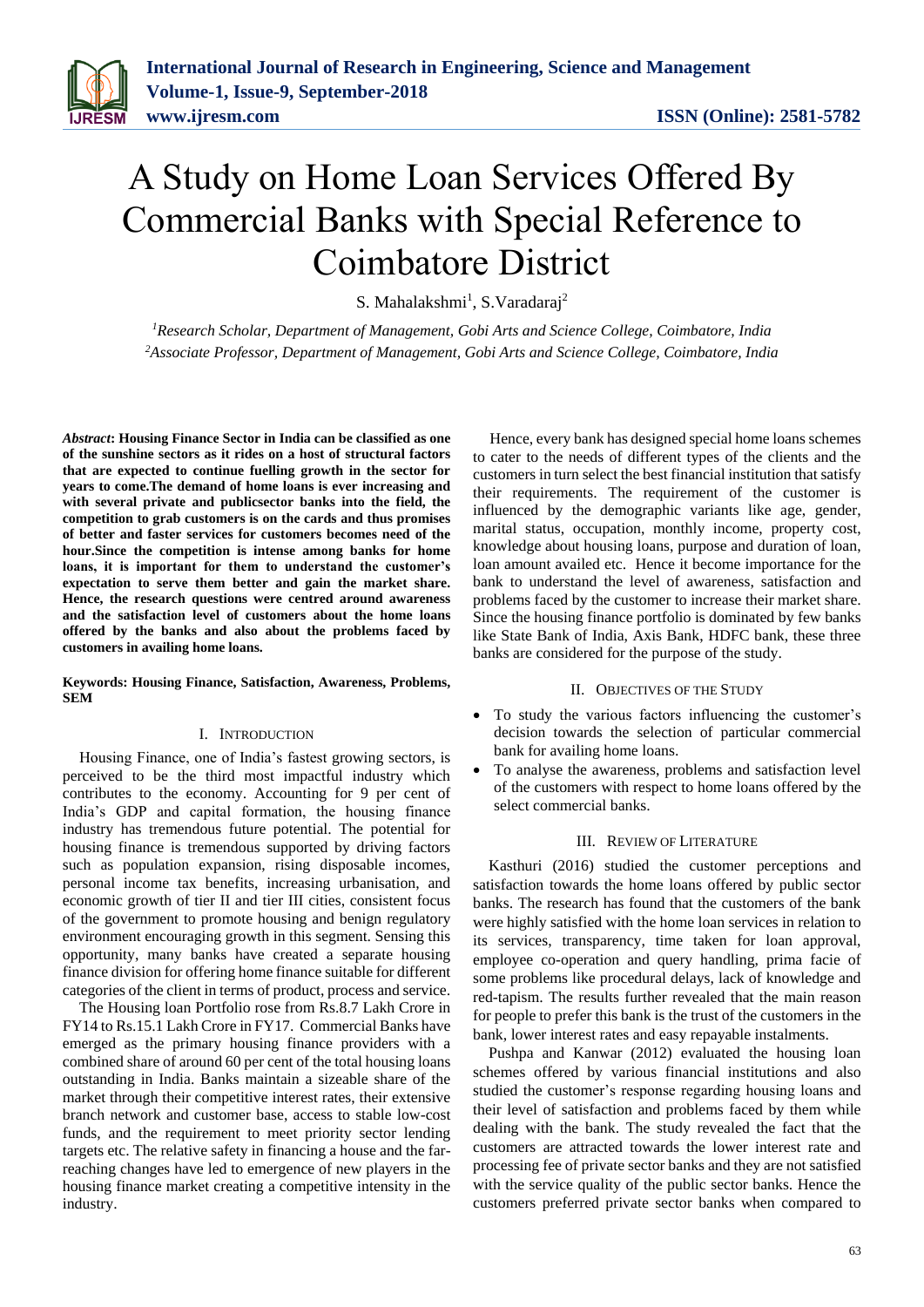

public sector banks.

Aarti Varma (2015) studied the customer perception towards home loan and their satisfaction level towards the home loan services offered by banks. The study revealed the fact that customers felt home loan procedure is difficult and time consuming and they look at interest rate and service quality as major factors in opting for home loan. More home loan schemes, less procedural delays, better distribution setup, lesser documentation formalities, loan transparency would enable the consumers to enjoy the complete benefits of home loans without any hazards.

Gomathi (2014) states that the home loan market in India has grown at a rapid and alarming rate of over 40% over the period of the last four years (2011-14). There are several reasons that can be considered as having attributed to the growth of the home loan market. On the demand side, the first and the most important factor for the growth has been faster rise in incomes as compared to property prices, thus making housing more affordable. Most of the housing finance companies in India have introduced several new home loan products in order to meet the needs of a wide variety of customers. There are various home loan schemes and the customers can choose those schemes which he feels is good for him and have the capacity to repay it on that specified time period.

Rashmi and Yasmin (2011), analysed the perception of customers towards home loans and the research reveals the fact that customers of the bank were highly satisfied with the home loan services in relation to its services, transparency, time taken for loan approval, lesser interest rates, easy repayable instalments, employee co-operation and query handling etc. except for some problems like procedural delays, lack of knowledge and red-tapism. The high level of customer trust and differentiated services are the success factors for the bank.

Prabha and Ramphool (2014) stated in their research that public sector banks are very popular due to low interest rate and the trust people have on it. However, the younger generations prefer private sector banks for the services and facilities provided by them and also attracted by the infrastructure of the private banks. Nowadays, public sector banks also provide better services and also provide up to date information to its clients through SMS and internet banking. The study revealed that public sector banks are the most preferred bank by the majority of the people.

### IV. SAMPLE DESIGN AND TECHNIQUE

A descriptive research has been undertaken for the study. For the purpose of the study, universe comprises of the customers who have already availed home loans from the select commercial banks of Coimbatore District. The sample size selected for the study is 262 respondents and they are picked on the basis of convenience sampling. The instrument used to collect primary data was through a structured questionnaire drafted to identify customer's satisfaction level and problems faced by the customers. The secondary collection of data is done through information collected from the annual reports of the respective banks, published journals and reports on trends,

books, and website and also through information collected from the select bankers.

# V. DATA ANALYSIS

The tool used for the purpose of study is Structural Equation Model. It helps to integrate and design precisely the possible factors addressing the need. In order to achieve the correlation, the suitable conceptual model is developed. It also helps to reveal the most influential factor among commercial banks.

The selected variables under Awareness namely, loan, process and service are subjected to correlation analysis. Similarly, the variables of problem viz., loan, process and service constituting problem are also tested. A similar test is conducted with the factors vis-à-vis., loan, process and service under satisfaction.



Fig. 1. Conceptual model of commercial banks

In reference to model fit, researchers use numerous goodness-of-fit indicators to assess a model. Some common fit indices are the Normed Fit Index (NFI), Non-Normed Fit Index (NNFI, also known as TLI), Incremental Fit Index (IFI), Comparative Fit Index (CFI), and Root Mean Square Error of Approximation (RMSEA). In general, TLI, CFI, and RMSEA for one-time analyses are preferred (Schreiber et al, 2006). However, this study reports most of goodness-of-fit measures can be found in Model Fit Summary.

TABLE I LIKELIHOOD RATIO CHI-SQUARE

| Model                 | <b>NPAR</b> | <b>CMIN</b> | Df | р     | <b>CMIN/DF</b> |
|-----------------------|-------------|-------------|----|-------|----------------|
| <b>Default Model</b>  | 30          | 42.430      | 24 | 0.001 | 2.768          |
| Independence<br>Model | 18          | 1560.592    | 36 | 0.000 | 43.350         |

Starting with relative Chi-square CMIN/DF, also called normal Chi-square, normed Chi-square, or simply Chi-square to df ratio, is the Chi-square fit index divided by degrees of freedom. This is an attempt to make model chi-square less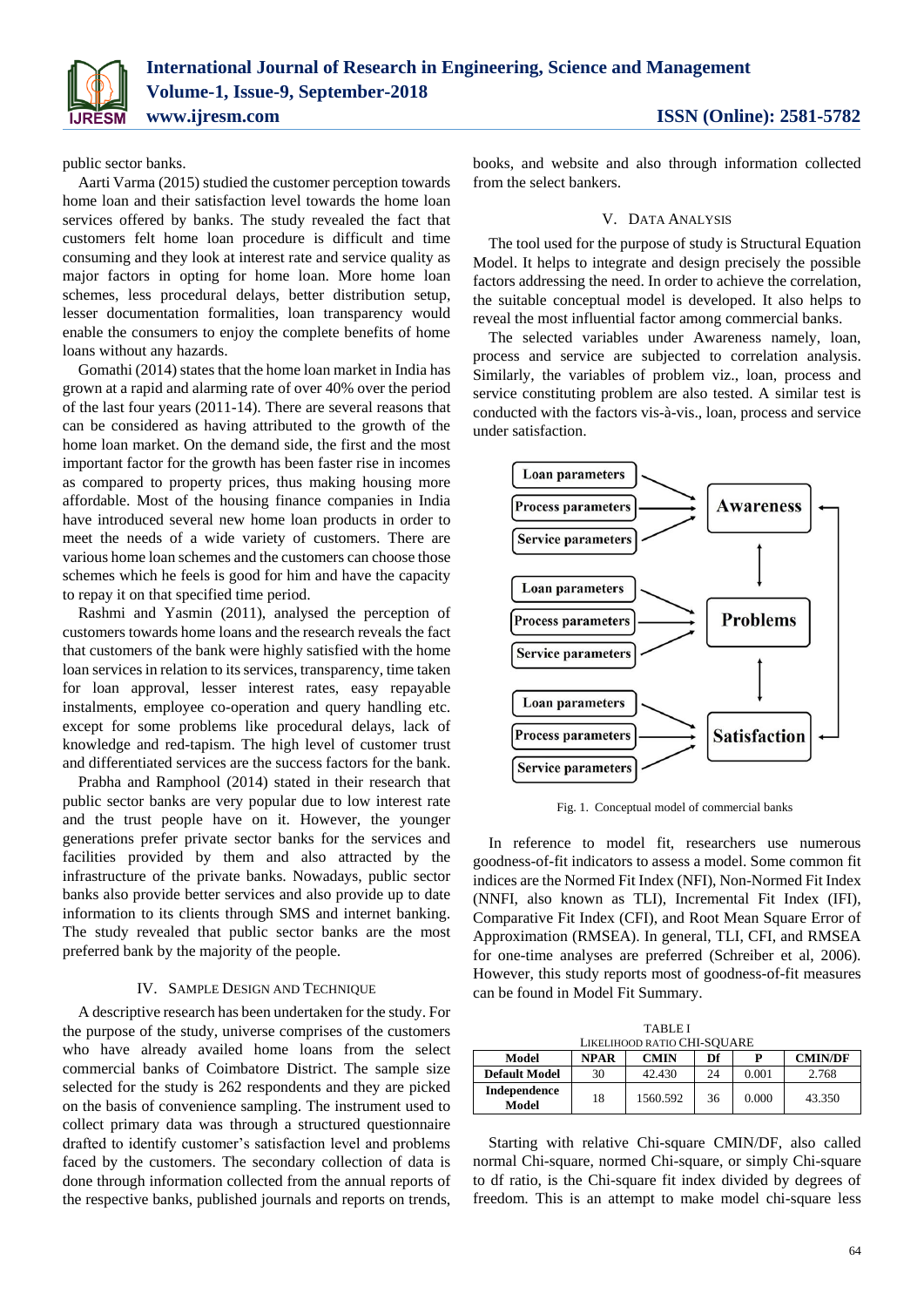

dependent on sample size.

Carmines and McIver (1981) stated that relative Chi-square should be in the 2:1 or 3:1 range for an acceptable model. Ullman (2006) says 2 or less reflects good fit. Kline (1998) says 3 or less is acceptable. Some researchers allow values as high as 5 to consider a model adequate fit while others insist relative Chi-square should be 2 or less. Less than 1.0 is poor model fit. A value below 2 is preferred but between 2 and 5 is considered acceptable. Relative Chi-square (CMIN/DF) for default model (measurement model) of this study is 2.768 (Table), which is acceptable. However, many researchers who use SEM believe that with a reasonable sample size (ex.,  $> 200$ ), other fit tests (ex., NNFI, CFI, RMSEA) also should be considered to avoid of blindly acceptance or modify the model.

| <b>TABLE II</b> |  |
|-----------------|--|
|                 |  |

| <b>BASELINE COMPARISON</b> |                |                     |                       |              |            |  |  |
|----------------------------|----------------|---------------------|-----------------------|--------------|------------|--|--|
| Model                      | NFI<br>Delta 1 | <b>RFI</b><br>Rho 1 | <b>IFI</b><br>Delta 2 | TLI<br>Rho 2 | <b>CFI</b> |  |  |
| <b>Default Model</b>       | 0.973          | 0.959               | 0.988                 | 0.982        | 0.988      |  |  |
| <b>Saturated</b><br>Model  | 1.000          |                     | 1.000                 |              | 1.000      |  |  |
| Independence<br>Model      | 0.000          | 0.000               | 0.000                 | 0.000        | 0.000      |  |  |

By convention, CFI should be equal to or greater than 0.90 to accept the model, indicating that 90% of the co-variation in the data can be reproduced by the given model. However, CFI of this study model is 0.988.

TABLE III

| <b>PARSIMONY - ADJUSTED MEASURES</b>          |       |       |       |  |  |  |
|-----------------------------------------------|-------|-------|-------|--|--|--|
| <b>PRATIO</b><br><b>PNFI</b><br>PCFI<br>Model |       |       |       |  |  |  |
| <b>Default Model</b>                          | 0.667 | 0.649 | 0.659 |  |  |  |
| <b>Saturated Model</b>                        | 0.000 | 0.000 | 0.000 |  |  |  |
| Independence<br>Model                         | 1.000 | 0.000 | 0.000 |  |  |  |

Incremental Fit Index (IFI) also should be equal to or greater than 0.90 to accept the model. IFI of this study is reported at 0.988. Normed Fit Index (NFI) was developed as an alternative to CFI, but one which did not require making chi-square assumptions. "Normed" means it varies from 0 to 1, with  $1 =$ perfect fit. NFI reflects the proportion by which the researcher's model improves fit compared to the null model (uncorrelated measured variables). Reported NFI for in this study is 0.973. Tucker-Lewis Index (TLI) or Non-Normed Fit Index, is similar to NFI, but penalizes for model complexity. Marsh et al. (1988) found TLI to be relatively independent of sample size. TLI close to 1 indicates a good fit. Rarely, some authors have used the cutoff as low as 0.80 since TLI tends to run lower than GFI. However, Hu and Bentler (1995) have suggested  $TLI \ge 0.95$ as the cutoff for a good model fit and this is widely accepted as the cutoff. TLI values below 0.90 indicate a need to re-specify the model. As shown in Table No.2, TLI of this study model is 0.982 and therefore, it has to be specified model. Relative Fit Index (RFI), also known as RHO1, is not guaranteed to vary from 0 to 1. However, RFI close to 1 indicates a good fit. Reported RFI for this model is 0.959. Parsimony-Adjusted Measures Index (PNFI) also shown in Table-3. There is no commonly agreed-upon cutoff value for an acceptable model for this index. By arbitrary convention, PNFI>0.60 indicates good parsimonious fit or use >0.50. In case of this study, PNFI is 0.649 which is acceptable.

Root Mean Square Error of Approximation (RMSEA) given in Table-4 is also called RMS or RMSEA or discrepancy per degree of freedom. RMSEA is a popular measure of fit, partly because it does not require comparison with a null model. It is one of the fit indexes less affected by sample size, though for smallest sample sizes it overestimates goodness of fit. By convention there is good model fit if RMSEA is less than or equal to 0.05, there is adequate fit if RMSEA is less than or equal to 0.08. Hu and Bentler (1995)have suggested RMSEA less than or equal to  $\leq 0.06$  as the cut off for a good model fit.

TABLE IV

| ROOT MEAN SOUARE ERROR OF APPROXIMATION                       |       |       |       |       |  |  |  |
|---------------------------------------------------------------|-------|-------|-------|-------|--|--|--|
| LO90<br><b>PCLOSE</b><br><b>RMSEA</b><br><b>HI90</b><br>Model |       |       |       |       |  |  |  |
| <b>Default Model</b>                                          | 0.054 | 0.026 | 0.081 | 0.367 |  |  |  |
| Independence<br>Model                                         | 0.403 | 0.386 | 0.420 | 0.000 |  |  |  |

There appears to be universal agreement that RMSEA of 0.10 or higher is poor fit. RMSEA is normally reported with its confidence intervals. In a well-fitting model, the lower 90% confidence limit includes or is very close to 0, while the upper limit is less than 0.08. RMSEA in Table-4 is 0.054. It is accepted.

Hoelter's critical N, also called the Hoelter index, is given in Table-5 and is used to judge if sample size is adequate.

If you are using *Word,* use either the Microsoft Equation Editor or the *MathType* add-on (http://www.mathtype.com) for equations in your paper (Insert | Object | Create New | Microsoft Equation *or* MathType Equation). "Float over text" should *not* be selected.

| <b>TABLE V</b>                                      |     |     |  |  |  |  |
|-----------------------------------------------------|-----|-----|--|--|--|--|
| <b>HOELTER INDICES</b>                              |     |     |  |  |  |  |
| <b>HOELTER 0.05</b><br><b>HOELTER 0.01</b><br>Model |     |     |  |  |  |  |
| <b>Default Model</b>                                | 225 | 265 |  |  |  |  |
| <b>Independence Model</b>                           |     |     |  |  |  |  |

By convention, sample size is adequate if Hoelter's N is greater than > 200. However, Hoelter's N under is considered unacceptably low to accept a model by Chi-square. Two N's are output, one at the 0.05 and one at the 0.01 levels of significance. This throws light on the Chi-square fit index's sample size problem. In this study, Hoelter index is acceptable as it is in range (225 - 265).

TABLE VI MODEL FIT SUMMARY

| S. No.         | <b>Test Factor</b>          | <b>Value</b> | Criteria*   | <b>Result</b> |
|----------------|-----------------------------|--------------|-------------|---------------|
|                | Chi-Square                  | 42.430       | P < 0.001   | 1% level      |
| $\mathfrak{D}$ | Chi-Square $/ df(13)$       | 2.768        | $2.0 - 5.0$ | Good Fit      |
| 3              | CFI (Comparative Fit Index) | 0.988        | >0.90       | Good Fit      |
|                | NFI (Normed fit Index)      | 0.973        | >0.90       | Good Fit      |
| 5              | TLI (Tucker-Lewis Index)    | 0.982        | >0.90       | Good Fit      |
| 6              | RMSEA (Root Mean Square)    | 0.05         | < 0.07      | Good Fit      |
|                | Error of Approximation)     |              |             |               |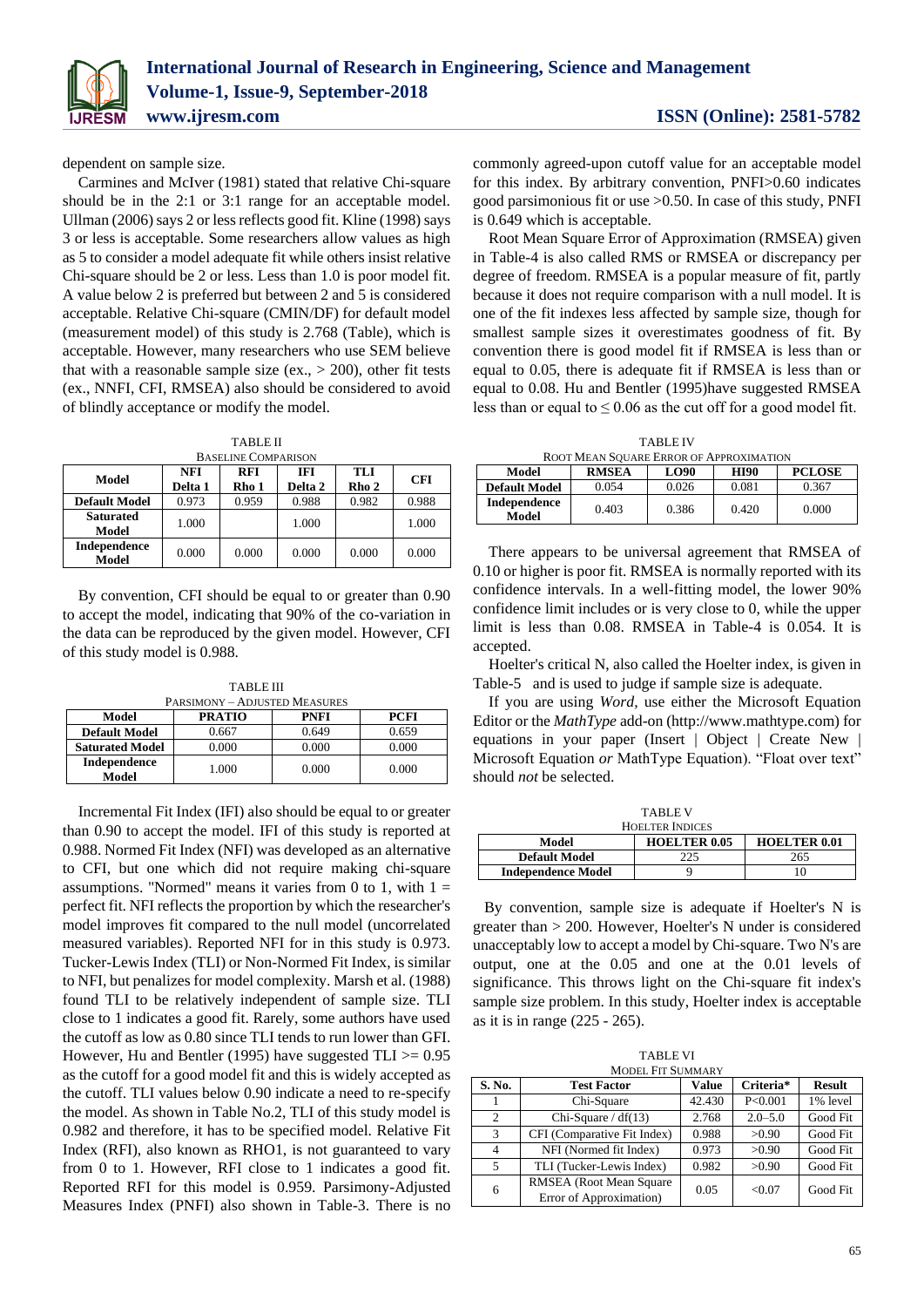

Testing a measurement model should have a complete structural model first. If the fit of the measurement model is found acceptable, then one should proceed to test the structural model. The structural equation model was designed to assess the construct validity by using the maximum likelihood method. The confirmatory test result showed good fit as shown in the following model fit summary table.

# VI. RESEARCH HYPOTHESIS

Research hypothesis have been defined on the basis of the model fit summary outlined above and based on the literature on Commercial Banks. On the basis of the model presented earlier, the following null hypotheses are proposed:

To study the degree of relationship between the awareness and its dimensions.

H1-H3: There is no significant association between the selected variables viz., Loan, Process and Service towards the influence of Awareness on home loans.

To study the degree of relationship between the problem and its dimensions.

H4-H6: There is no significant association between the selected variables viz., Loan, Process, Service and Problem faced by the bank customers.

To study the degree of relationship between the Satisfaction and its dimensions.

H7-H9: There is no significant association between the selected variables viz., Loan, Process, Service and Satisfaction towards home loans.

Regression weights between variables are shown in the following path diagram of the formulated model:

| FORMULATED MODEL - REGRESSION WEIGHTS |                            |                           |                 |       |        |           |  |
|---------------------------------------|----------------------------|---------------------------|-----------------|-------|--------|-----------|--|
| Hypo. No.                             | <b>Endogenous Variable</b> | <b>Exogenous Variable</b> | <b>Estimate</b> | S.E.  | C.R.   | 'n' value |  |
| $H_1$                                 | Loan Parameters            | Awareness                 | 1.000           |       |        | $0.000**$ |  |
| H <sub>2</sub>                        | <b>Process Parameters</b>  | Awareness                 | 1.153           | 0.079 | 14.564 | $0.000**$ |  |
| H <sub>3</sub>                        | <b>Service Parameters</b>  | Awareness                 | 1.017           | 0.073 | 13.941 | $0.000**$ |  |
| $H_4$                                 | Loan Parameters            | Problems                  | 1.000           |       |        | $0.000**$ |  |
| $H_5$                                 | <b>Process Parameters</b>  | Problems                  | 1.083           | 0.056 | 19.466 | $0.000**$ |  |
| $H_6$                                 | <b>Service Parameters</b>  | Problems                  | 1.061           | 0.054 | 19.615 | $0.000**$ |  |
| H <sub>7</sub>                        | Loan Parameters            | Satisfaction              | 1.000           |       |        | $0.000**$ |  |
| $H_8$                                 | <b>Process Parameters</b>  | Satisfaction              | 1.132           | 0.071 | 15.887 | $0.000**$ |  |
| H <sub>9</sub>                        | <b>Service Parameters</b>  | Satisfaction              | 1.138           | 0.074 | 15.366 | $0.000**$ |  |

TABLE VI

Note: \*\* - Significant at 1% level



Fig. 1. Conceptual model of commercial banks